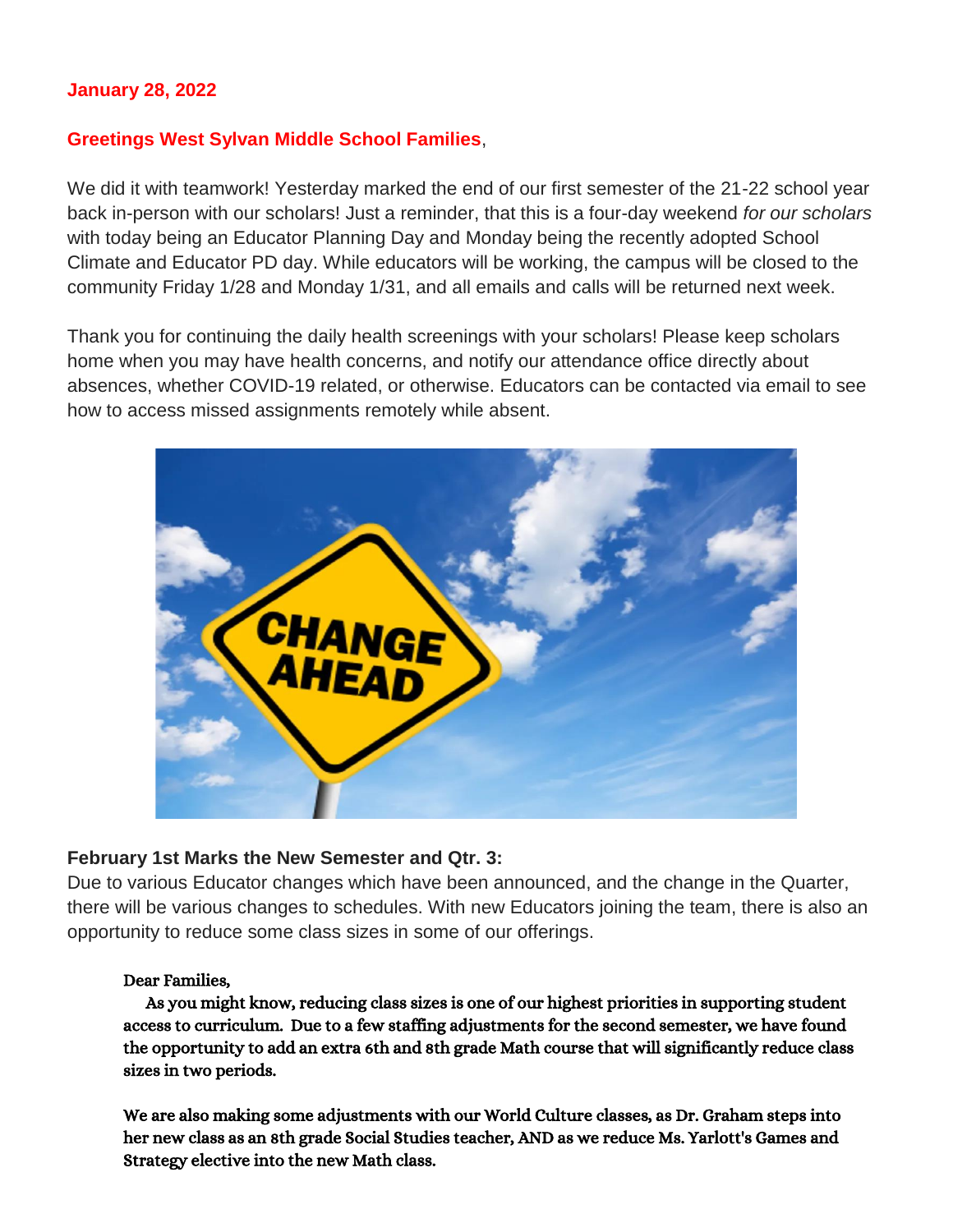While these additions are exciting, it does require us to move some scholars into those new courses. Most scholars were informed of all their class adjustments today, if they were impacted, but I would encourage you to review your StudentVUE this next week for any schedule changes that may be affecting your child's classes.

- New Elective Classes should be seen by Monday, January 31st.
- Year-long classes should be accessible by Wednesday, February 2nd (which cannot be applied until grading has been completed.)

Also, some families and/or scholars have independently asked for schedule adjustments, which we will be working to attend to, *if possible*, during the next couple of days.

We thank you for your patience as we navigate the new semester, and please feel free to reach out to either Ms. Krauel or Mr. Keller if you have questions.

### Thank you and have a great 4 day weekend! - Ben Keller & Evening Krauel

### **Test to Stay Program:**

The Test-to-Stay program is in action. If your family has yet to complete the consent forms [here,](https://sharedsystems.dhsoha.state.or.us/DHSForms/Served/le3560e.pdf) please complete them and either scan them to [nhartman@mesd.k12.or.us](mailto:nhartman@mesd.k12.or.us) or have your scholar return them to the school's Main Office window. If a consent form is completed, any nonsymptomatic scholar who may have been exposed to an individual with a positive COVID-19 result *on campus* could test to stay on campus. We would give the BinaxNOW rapid nasal swab test on campus to non-symptomatic scholars who are not fully vaccinated and could have been in close contact with someone on campus with a positive COVID-19 test. Pending a negative result, scholars would return to class, rather than automatically being advised to quarantine at home. There would be one more necessary test on campus within 5-7 days from the initial close contact, also. [Here i](https://docs.google.com/document/d/1RiifxD8ZyotgtTy4q0zU6VYEbklFNPNaDJapztiE6EI/edit?usp=sharing)s more information.

# **OHSU COVID-19 Screening Kit Information:**

*An easy and free way to test weekly!* Especially while tests are hard to find in stores, this is an easy and free way to have your scholars tested weekly for your own family's knowledge. Scholars will do the saliva test at home and return the kits the following day at the Main Office. We will be back to our usual schedule of sending the tests on Thursdays next week. This week, we sent them Wednesday so that we could still send in kits to OHSU prior to the extended weekend. OHSU picks up the kits the day after distribution, processes them, and sends results directly to families. Please note, OHSU advises that if your scholar has had a positive test, their tests will likely be inaccurate for up to 90 days following that positive result. Scholars may drop off signed forms to our attendance window, or families can scan and send them via email to jsolonche@pps.net. If you haven't signed up and are still interested, the forms are below.

Consent forms to sign and return to West Sylvan:

- [•](https://drive.google.com/file/d/1WKfLwknOXIYGfjiVTURKB7wvlQW8DAhR/view?usp=sharing) [OHSU Weekly Screening Authorization Form](https://drive.google.com/file/d/1WKfLwknOXIYGfjiVTURKB7wvlQW8DAhR/view?usp=sharing)
- [•](https://drive.google.com/file/d/1JELJW3M6_gp013Dp_Z7QDpvKmsqC5G-S/view?usp=sharing) [General Consent School Opt-In Form](https://drive.google.com/file/d/1JELJW3M6_gp013Dp_Z7QDpvKmsqC5G-S/view?usp=sharing)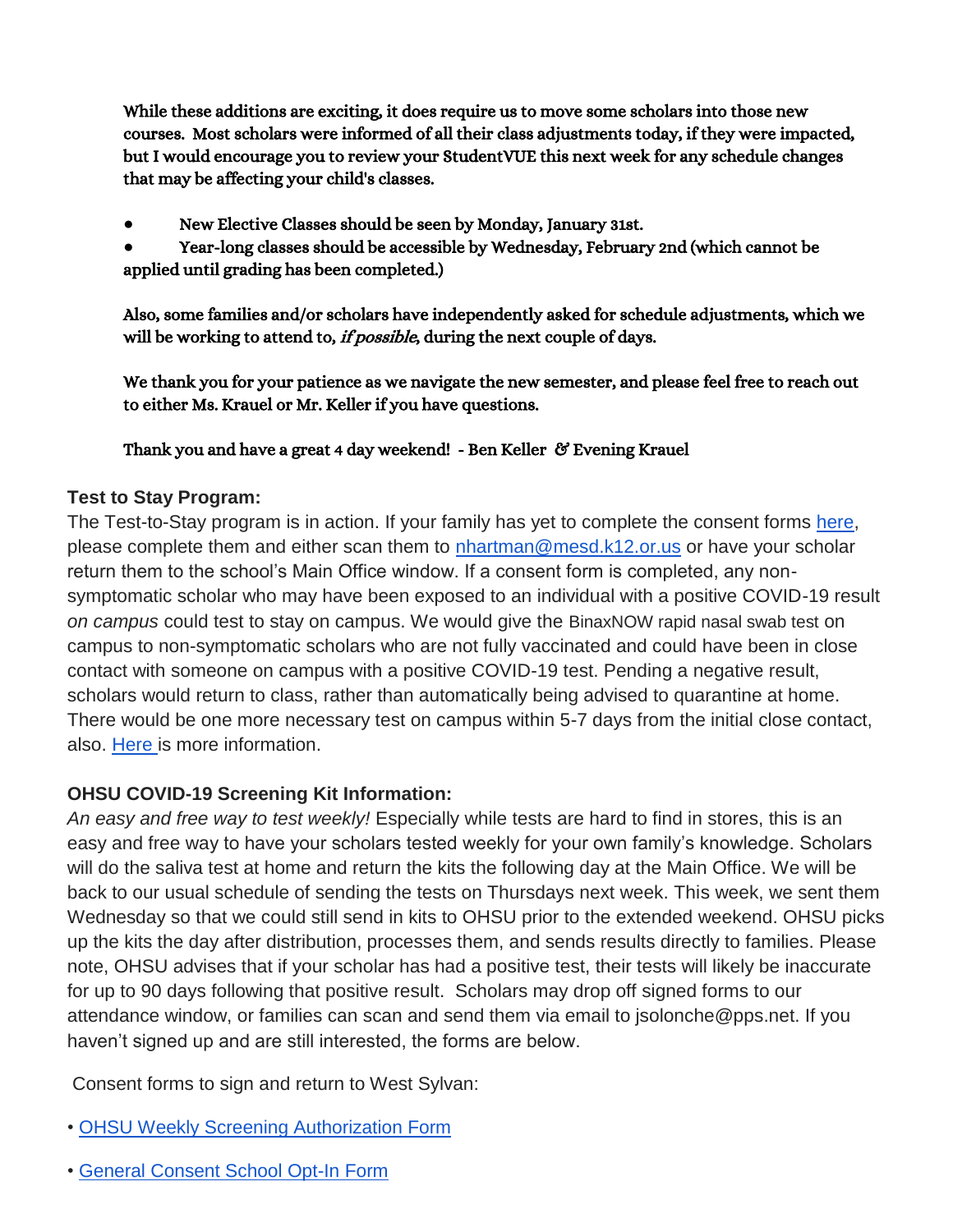# **Uploading Proof of Vaccinations:**

Families can also upload their scholars' vaccination status when they complete the yearly registration verification processes. Directions to upload items are [here](https://docs.google.com/document/d/1AxHhVVEjAqJxV1Vuh9PnfwkZHcp-Tde_x6iFOOEy58Y/edit) for ParentVUE. When families have items uploaded, this information shows up in ParentVUE under the documents tab on the scholar page for internal administrative review.

# **COVID-19 Updates:**

There were three additional positive cases reported on campus this week. Any families directly involved were already consulted.

# **Notes of Appreciation?**

Thank you to the families who have submitted notes to WSMS team members! These notes really do brighten the days of our educators! If you have a kind note to share, we'd love your feedback [here t](https://forms.gle/3TsJKYDfcfbLhiKu7)o celebrate the ways in which WSMS adults support your scholars and your families! A little appreciation goes a long way and can really uplift someone's day!

### **Educator Welcomes:**

We are welcoming two new Educators to our teaching team for the second semester! Dr. Michelle York, a long-time Math teacher at WSMS, has been promoted to a district Teacher on Special Assignment (TOSA) role. Ms. Rosemary Boardman is taking over Dr. York's classes beginning on February 1st! As we mentioned last week, Mr. Bruce Morrison has also joined our WSMS Math team! He has taken over Katy Yarlott's 6th grade Math classes for the remainder of the school year! Both Educators are highly skilled and enthusiastic about working with our middle school scholars to nurture and foster their love of math! We feel very fortunate to have both educators join our team mid-year in a time when staffing across the nation is a challenge.

#### **Yearbooks: LAST CALL!**

Our Yearbook staff is still collecting pictures for this year's issue. Did you know it's easy to share photos to be included in the Yearbook? Just go to [hjeshare.com](https://hjeshare.com/eShare/) and enter the code **sylvan22** to upload your photos (use all lower case for the code). MASKS OFF please. We want to see our scholars' shining faces in the yearbook! Be sure to accurately label each photo with the scholar's name and grade. There's no guarantee every photo will be included in the book, but we will try our best. [Tutorial for using eShare.](https://herffjones.wistia.com/medias/h1e7m2ythz) [Tutorial for using eShare from your phone.](https://herffjones.wistia.com/medias/62ap3qbbp3)

**All sales of yearbooks will be pre-ordered directly through an outside company. Yearbooks will not be purchased through the school. If you do not preorder, we will likely run out of yearbooks, and there will be no opportunity to get one later in the year, as the company only prints a set number of copies, which are determined through preorders .** To order your yearbook, go to [yearbookordercenter.com](http://yearbookordercenter.com/) and enter code 6339. Yearbooks are \$35 currently. We want all of our scholars to have a visual memory of their time back on campus during the 21-22 school year.

# **Lost and Found clean out:**

Please remind your scholars to check the lost and found for missing items. We have two Lost and Found areas on campus - one for general items, which is located by the steps to the Gym, and a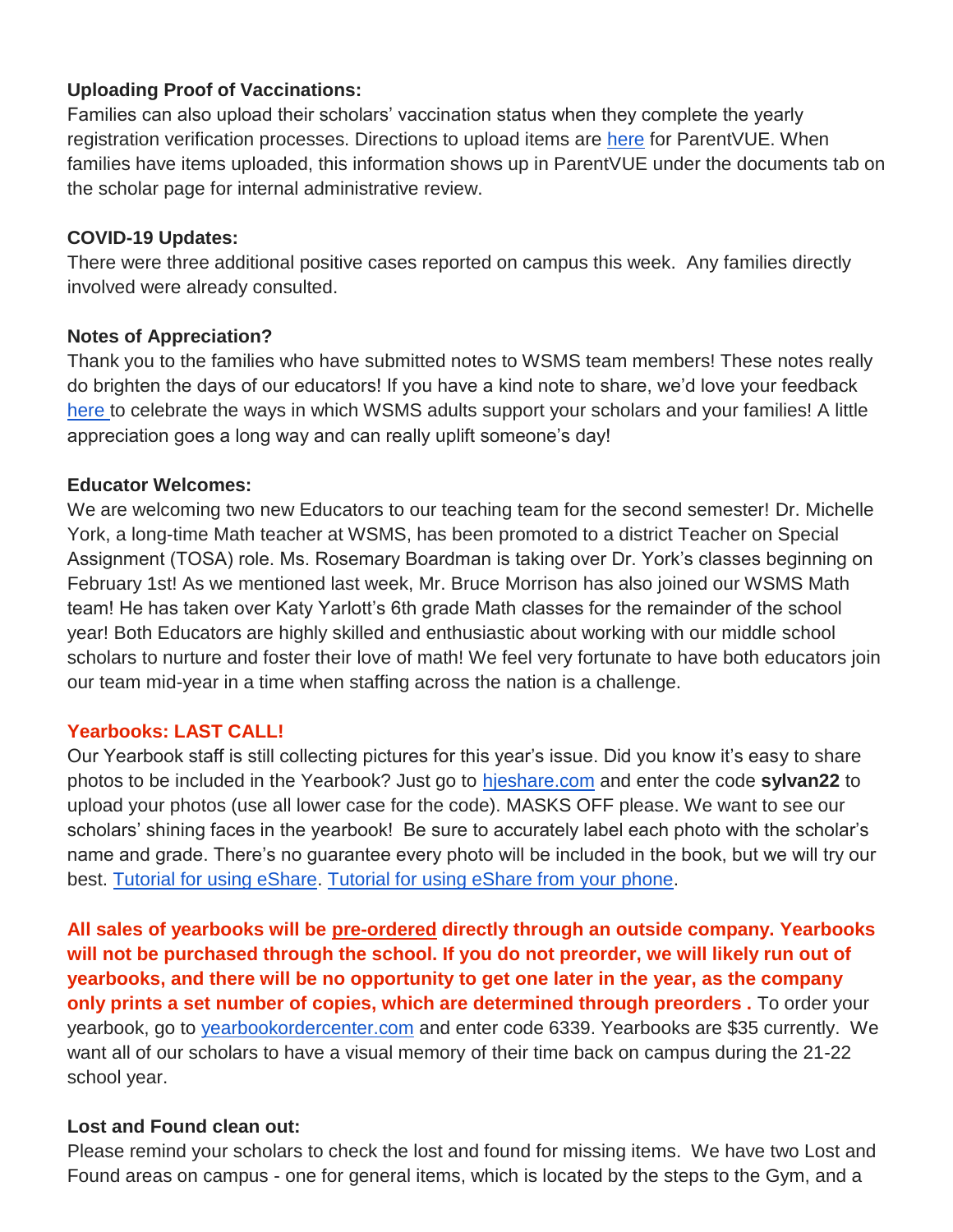locked one in the Main Office for valuable items. The items in the general Lost and Found will be completely cleaned out on Friday, February 18. Items will be donated to the PPS PTA Clothing Closet at Marshall.

# **8th Graders Attending Lincoln HS 2022-23:**

Any 8th grader who is enrolled to attend LHS next year may start their online forecasting for course selections on Monday, January 31st. Please see the information attached [here,](https://lhspdxcounseling.weebly.com/8th-grade-forecasting.html) and check your emails regularly for updates from the LHS team if your scholar will be a Cardinal next school year. A counselor from LHS will be on our WSMS campus on February 9th for 22-23 to consult with 8th graders who are unsure how to complete the forecasting. Please watch the tutorial videos provided and contact the LHS counseling team with any questions as you proceed with forecasting online as a family.

# **8th Grade Promotion Planning**:

Thank you to anyone who indicated an interest in helping plan the 8th grade promotion! Mark your calendar now for the evening of June 9th for a culminating promotion at Lincoln HS. In past years, there was a PPS year-end culminating activity at Oaks Park. This is not allowed for the 21-22 year through our schools due to the unknowns related to COVID-19. Parties and events sponsored by our WSMS Foundation, however, could still proceed. Anyone interested in either helping plan events, set up events, or simply donate to help purchase items to make 8th grade promotion special for our 8th graders is encouraged to complete this interest [form.](https://forms.gle/Gi3NaW3dNDFK8fNK8) We will start meeting in the upcoming month. All details related to specifics about the evening of June 9th are still pending and are dependent on COVID-19 protocols and restrictions.

# **WSMS Foundation:**

Please support our WSMS Foundation! Every contribution helps our school by allowing us to fund educational opportunities and events for your scholars! Please consider donating to WSMS Foundation to help support important instructional additions for our scholars in the coming school year. Every donation helps!

You can donate and find out more information about our WSMS Foundation and their amazing work for our scholars [here.](https://www.westsylvanfoundation.com/) Also follow them on Instagram @**west.sylvan.foundation** and check out our West Sylvan students in their **school**, **sports**, **performances**, **events**… If you have a scholar event, announcements related to scholars and their achievements, or you'd like to advertise let us know. Email Lisette Crepeaux at thecrepeauxs@gmail.com.

# **Daily Loaner Laptops for Scholars:**

We have a very limited (two) supply of loaner laptops when scholars forget their laptops at home. Please help remind our scholars to take their school laptop to and from school each day.

# **WSMS Drama Production 2022:**

We are so pleased to announce that Kacey CdeBaca will be working with our talented scholars to audition for and put on a spring play for 2022! Auditions will begin February 7th, with a free audition workshop held the week before auditions. More information can be found on the flyer [here](https://drive.google.com/file/d/1IaZuyQpo8qyHRZaSCV1EA3nsbkW7OiVS/view?usp=sharing) or you can email [dramawestsylvan@gmail.com](mailto:dramawestsylvan@gmail.com) with any questions.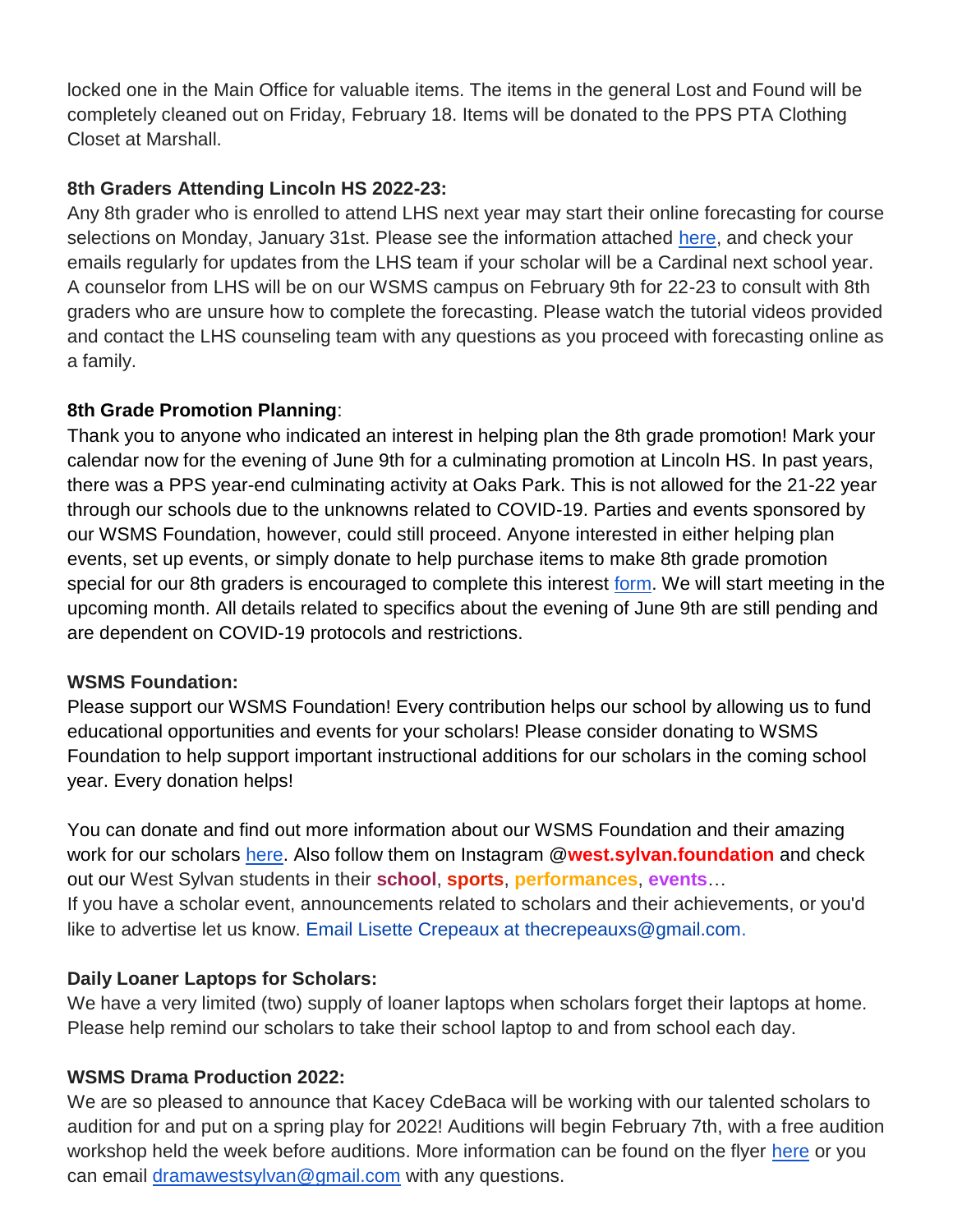# **Help with Cell Phones:**

Our catch phrase that we use at WSMS regarding cell phones during the school day is, **"Out of sight and away, unless we say."** Any additional monitoring you can put in place to keep an eye on your scholars' social media activity is also greatly appreciated! There are times when scholars may need to access their devices for family reasons or even in instructional settings, and we encourage speaking with an adult if such a need arises. Also, several families have had concerns with their scholars' use of cell phones throughout the day for non-instructional reasons. Some families have inquired about apps that can restrict various features on cell phones for scholars throughout the day so that they are not on social media and are not tempted to engage with others through social media platforms. Here are some tips we have given families: **NY Times Article:** [The](https://www.nytimes.com/wirecutter/reviews/best-apps-to-manage-your-kids-phone/)  [Best Apps for Managing Your Kids Phone;](https://www.nytimes.com/wirecutter/reviews/best-apps-to-manage-your-kids-phone/) **[Support for Apple;](https://support.apple.com/guide/iphone/set-up-parental-controls-iph00ba7d632/ios) [Support Google;](https://support.google.com/families/answer/7103340?hl=en) [Family Time](https://familytime.io/)  [Article & Tips;](https://familytime.io/) [Verizon Support.](https://www.verizon.com/support/verizon-smart-family-restrictions-video/)** We will continue to remind scholars of this expectation throughout their school day. If scholars post inappropriate content on social media, please report the account for review.

# **Food Services and Lunches:**

Breakfast and lunches continue to be free for all scholars throughout the year. During lunches, scholars who want to remain indoors have indoor options for both eating and their free time. After eating, there are several alternate locations scholars may visit to spread out such as the library, the lower gym, classrooms for lunch clubs, and our outdoor patio spaces and field area. Regardless of the temperature, many scholars still feel most comfortable both eating outdoors and remaining outdoors throughout recess to engage in outdoor play. Please encourage your scholar to dress for the weather if they are choosing to play outdoors in colder temperatures. Understanding that there is not a one-size-fits-all approach to this unstructured lunch time, we are allowing scholars to choose indoors or outdoors, assuming that it is not pouring down rain.

# **Picking Up Scholars:**

Per Oregon law, an approved adult is required to sign out any scholar who leaves campus before the end of the school day. Our office has been experiencing heavy family traffic prior to our 3:45pm dismissal, due to daily early pick-ups. If possible, we ask that you do not pick up your scholar between 3:00pm-3:45pm as you will not find parking, and our office staff is limited in the afternoons. Any planning around that time frame is appreciated.

# **Scholar Counseling Supports:**

**6th Grade:** Counselor: Kandice Abney: [kaabney@pps.net](mailto:kaabney@pps.net) & Administrator: Ben Keller, [bkeller@pps.net](mailto:bkeller@pps.net) **7th Grade:** Counselor: Rebecca Cohen: [rcohen@pps.net](mailto:rcohen@pps.net) & Administrator: Evening Krauel, [ekrauel@pps.net](mailto:ekrauel@pps.net) 8th Grade: Counselor, Ricky Almeida: [ralmeida@pps.net](mailto:ralmeida@pps.net) & Administrator: Jill Hunt, [jihunt@pps.net](mailto:jihunt@pps.net)

# **General Questions**:

Jerda Solonche, Principal's Administrative Assistant: [jsolonche@pps.net](mailto:jsolonche@pps.net) (faculty, school business) Kirsten Crombie, Administrative Assistant: [kcrombie@pps.net](mailto:kcrombie@pps.net) (scholar/parent concerns, attendance, enrollment, help with scholar laptops, withdrawals)